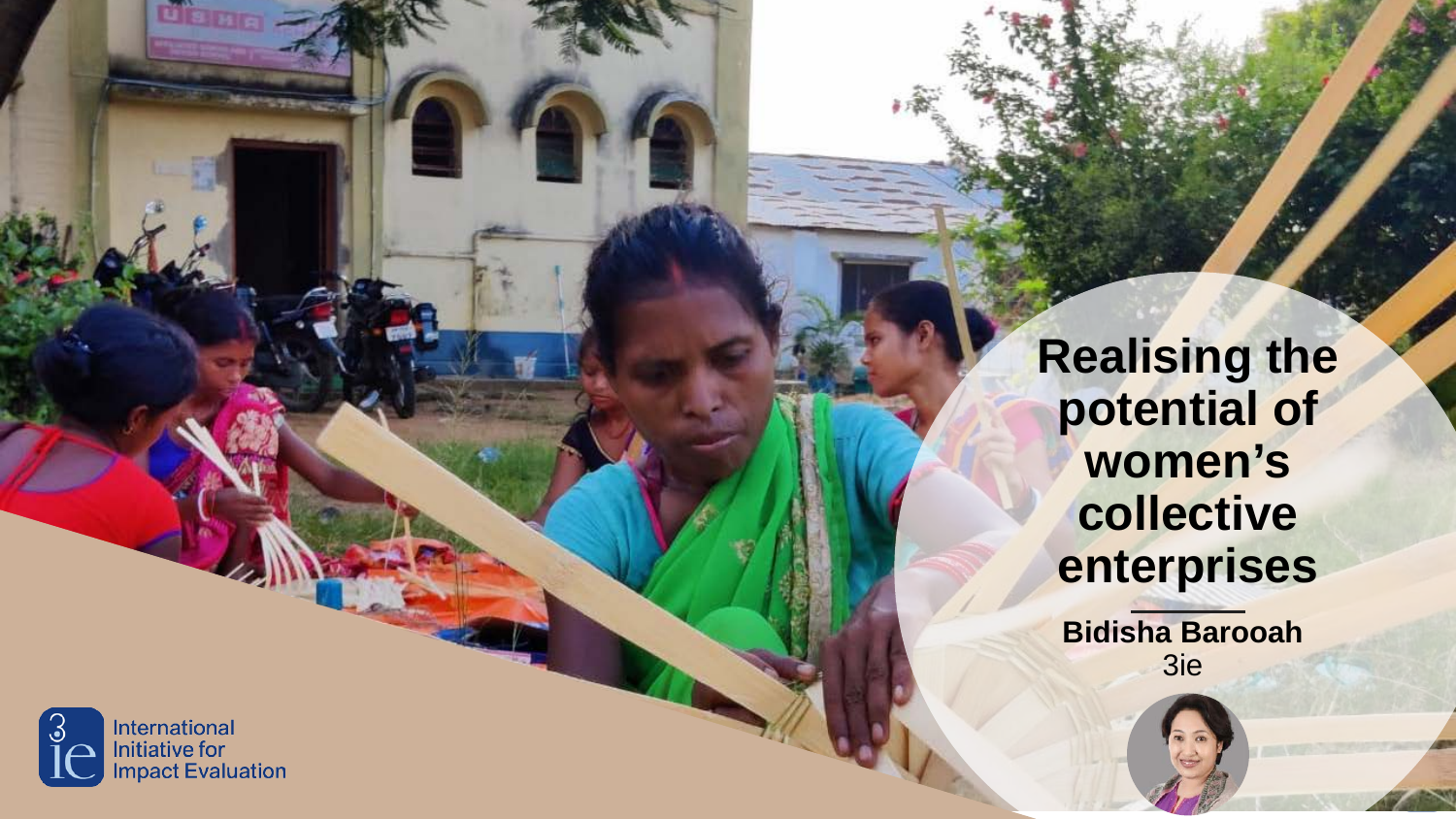#### **Why invest in women's collective enterprises for women's economic empowerment?**

- Endowments, entitlements and investments that women receive are not the same as men
	- Women constitute 14% of landowners in India (Agarwal et al 2020)
- Women's economic empowerment: control over their economic lives
- Supporting women-run and led businesses can give resource-poor women ownership and agency over economic assets
	- Evidence of long-run effects of asset transfer+ financial inclusion programs in India (Banerjee, Duflo, Sharma 2021)
- Collective enterprises can alleviate the structural and systematic disadvantages that women's enterprises face
	- Collective action to access resources and markets
	- Collective bargaining
	- Reduction in costs
	- Economies of scale
	- Share risks
	- Problems of free-riding, inefficient investments, co-ordination



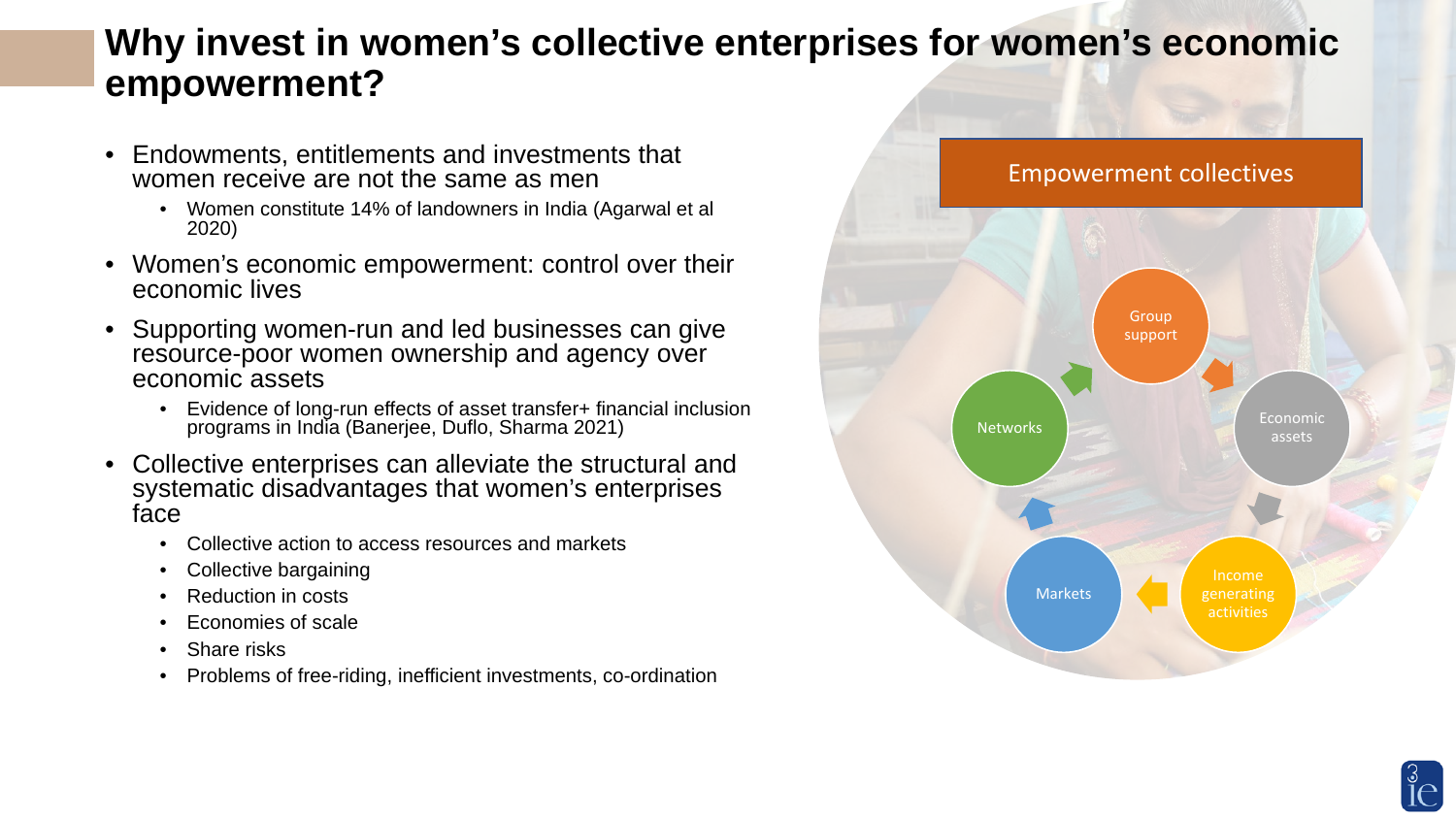#### **Swashakt: projects span 9 states and several sectors**

- Success stories of collectives in India such as SEWA, Kudumbashree, SERP
- SHGs are a platform for rural women: Over 80 million women mobilized in SHGs
	- Increase in access to financial assets
	- Improvements in income and income sources
	- Better linkages with social programs
	- Women's economic inclusion
	- All impacts are higher with further collectivization of SHGs or federations (Kochar et al 2020)
- 3ie with support from Bill & Melinda Gates Foundation launched the Swashakt program in 2020.
- The 9 Swashakt projects set up and replicate models of women's collective enterprises across 9 states in India.



| Name of project                                                                                                                 | <b>Product</b>                           | <b>Type of WEC</b> |
|---------------------------------------------------------------------------------------------------------------------------------|------------------------------------------|--------------------|
| Collectively run agro-processing enterprises in the Eastern Gangetic<br><b>Plains</b>                                           | Makhana, Vermicompost                    | <b>FPC</b>         |
| Strengthening Women Farmer Producer Organisation in Tribal<br>Communities of Gujarat, India                                     | Mahua residue, Mango,<br><b>Turmeric</b> | PC                 |
| Rural Retail Shops: Empowering women through collective-based<br>approaches in Bihar                                            | <b>Services</b>                          | Association        |
| Women's Entrepreneur Collective- NEEDS                                                                                          | Bamboo craft                             | <b>PC</b>          |
| Scaling up RUDI, a SEWA Women Collective Enterprise from Gujarat                                                                | Local agricultural produce               | Aggregation        |
| Creating agency of women in weaving value-chain in India, impacting<br>1,700 women weavers by 2023 through collectivization     | Cotton woven handloom                    | <b>FPC</b>         |
| Crafts Incubation Hub, Rajasthan                                                                                                | Handicraft                               | Aggregation        |
| Economic and Empowerment Impacts of Millet Processing and Value<br>Addition Enterprises by Women SHGs in Tribal Areas of Odisha | <b>Millets</b>                           | <b>SHGs</b>        |
| Gramyashakti: Developing rural women's spice processing enterprises in<br>three Indian states                                   | <b>Spices</b>                            | <b>FPC</b>         |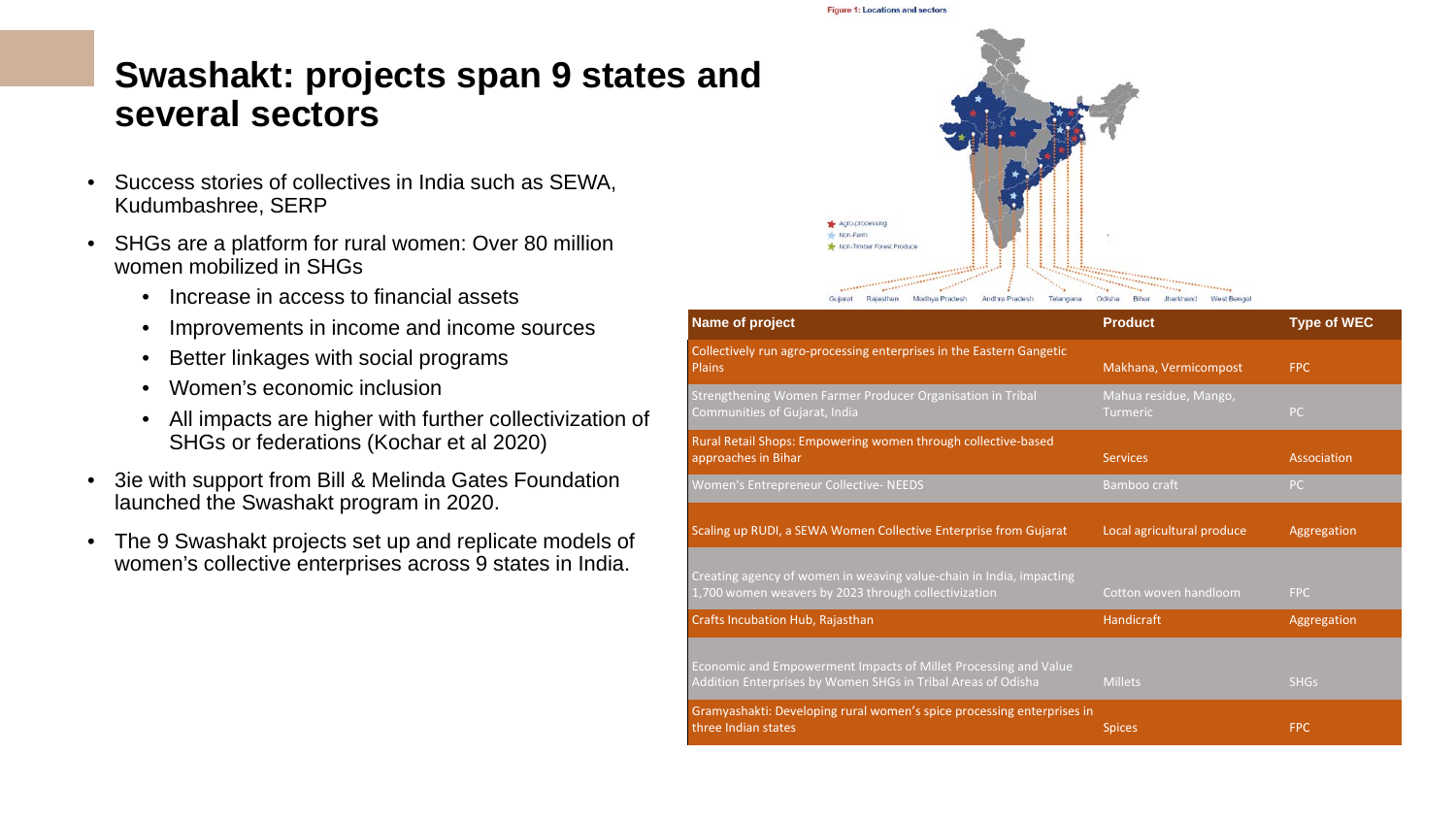## **Women's economic empowerment and collectives**



 $\rm \mathring{1}\rm \mathring{e}$  .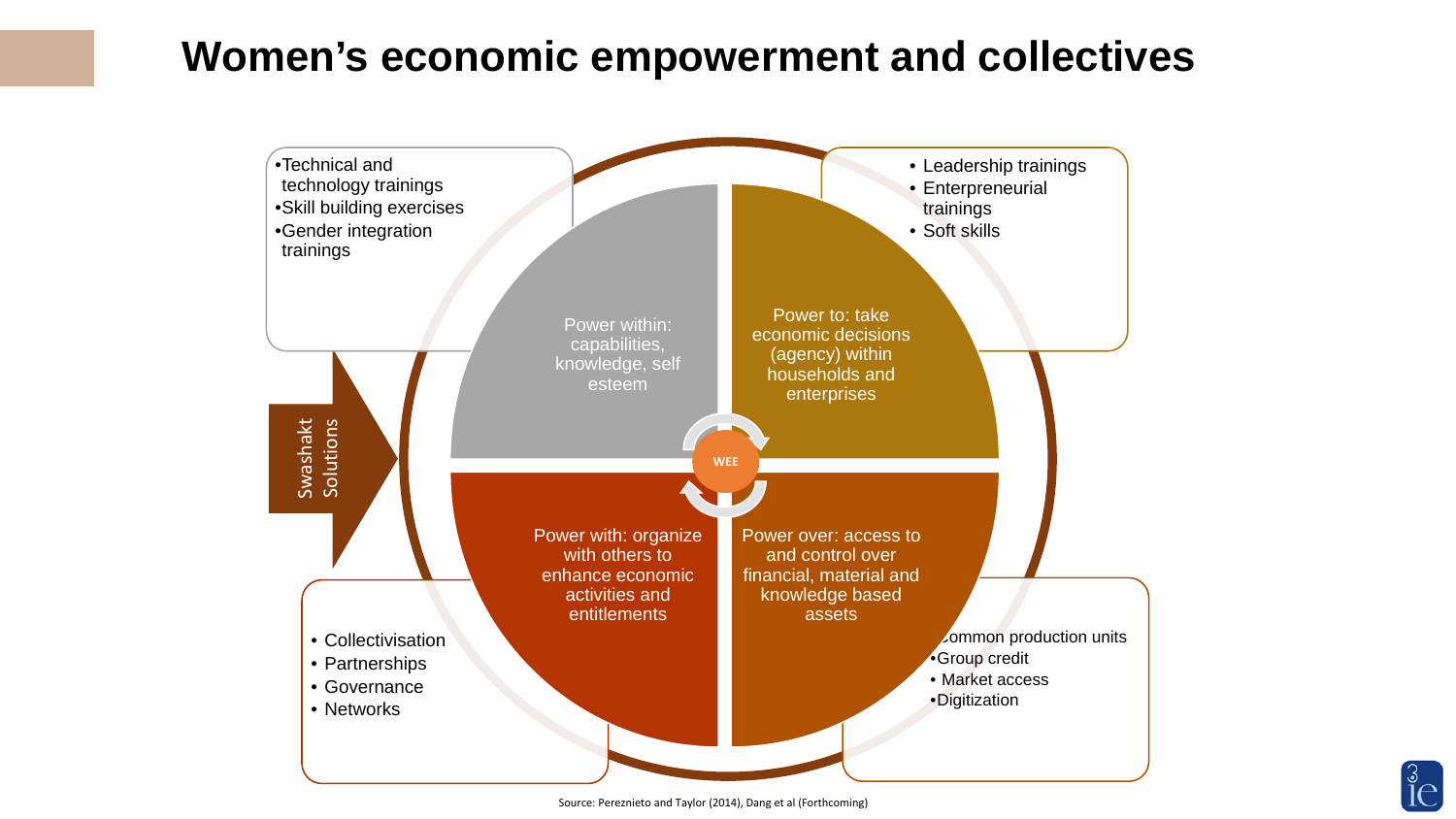# **Supporting collective enterprises through diverse solutions**

- Identified challenges of WECs
	- Barely sustainable: weak economic models and financially unviable
	- Lack of self-sufficiency and internal capacity
	- Lack of replicability and potential for scale
	- No 'big push'
- Swashakt supports 'solutions' that set up a strong foundation for WECs, generate higher value for women and demonstrate potential for scale